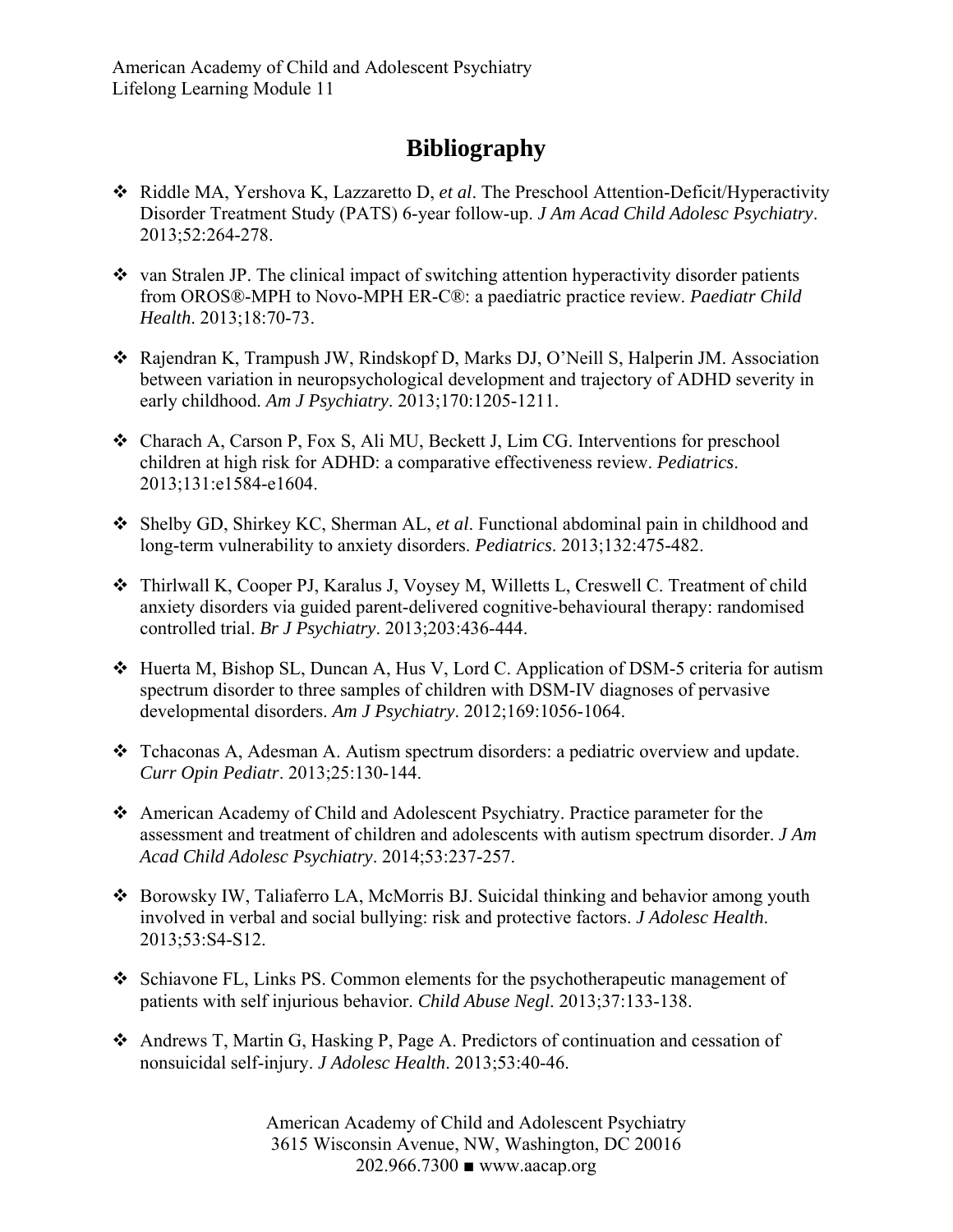## **Bibliography, Cont.**

- Brent DA, McMakin DL, Kennard BD, Goldstein TR, Mayes TL, Douaihy AB. Protecting adolescents from self-harm: a critical review of intervention studies. *J Am Acad Child Adolesc Psychiatry*. 2013;52:1260-1271.
- Ross-Durow PL, McCabe SE, Boyd CJ. Adolescents' access to their own prescription medications in the home. *J Adolesc Health*. 2013;53:260-264.
- Bufferd SJ, Dougherty LR, Carlson GA, Rose S, Klein DN. Psychiatric disorders in preschoolers: continuity from ages 3 to 6. *Am J Psychiatry*. 2012;169:1157-1164.
- Christakis DA, Garrison MM, Herrenkohl T, *et al*. Modifying media content for preschool children: a randomized controlled trial. *Pediatrics*. 2013;131:431-438.
- $\bullet$  Kelly Y, Kelly J, Sacker A. Changes in bedtime schedules and behavioral difficulties in 7 year old children. *Pediatrics*. 2013;132:e1184-e1193.
- Lerchl A, Reiter RJ. Treatment of sleep disorders with melatonin. *BMJ*. 2012;345:e6968.
- Daniolos PT. Gender identity: on being versus wishing. *J Am Acad Child Adolesc Psychiatry*. 2013;52:569-571.
- Nulman I, Koren G, Rovet J, *et al*. Neurodevelopment of children following prenatal exposure to venlafaxine, selective serotonin reuptake inhibitors, or untreated maternal depression. *Am J Psychiatry*. 2012;169:1165-1174.
- $\triangleleft$  Maj M. The association between maternal smoking during pregnancy and bipolar disorder in the offspring: alternative interpretations. *Am J Psychiatry*. 2013;170:1090-1092.
- Finer LB, Philbin JM. Sexual initiation, contraceptive use, and pregnancy among young adolescents. *Pediatrics*. 2013;132:886-891.
- $\triangleleft$  Lee RD, Fang X, Luo F. The impact of parental incarceration on the physical and mental health of young adults. *Pediatrics*. 2013;131:e1188-e1195.
- Bath E, Sidhu S, Stepanyan ST. Landmark legislative trends in juvenile justice: an update and primer for child and adolescent psychiatrists. *J Am Acad Child Adolesc Psychiatry*. 2013;52:671-673.
- Coleman DL, Rosoff PM. The legal authority of mature minors to consent to general medical treatment. *Pediatrics*. 2013;131:786-793.